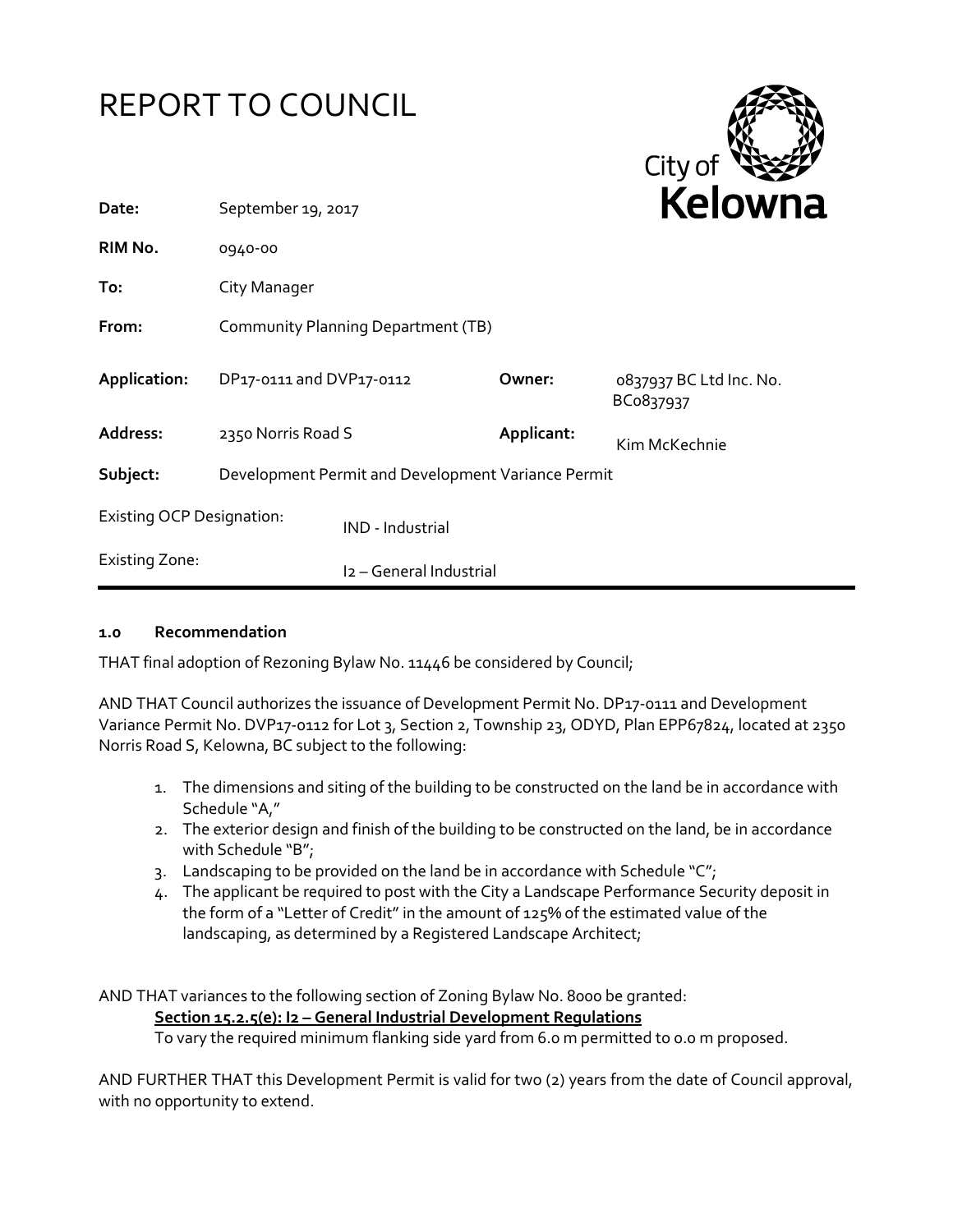# **2.0 Purpose**

To consider a Development Permit for the Form and Character of two industrial buildings and to vary the minimum flanking side yard from 6.0 m permitted to 0.0 m proposed.

# **3.0 Community Planning**

Community Planning Staff supports the Development Permit for the Form and Character of two (2) proposed industrial buildings as the design meets the majority of the OCP Design Guidelines for Industrial Use and the design is consistent with other recent buildings in the area. The buildings feature large footprints in order to achieve significant square footage for the desired industrial tenants. Consideration has been given to the façade on Norris Road S to ensure appropriate signage, scale, and attractive design. The design is complemented by a 1.5m landscape area providing a buffer to the sidewalk on Norris Road S.

In order for the applicant to provide viable facilities for the desired tenants, a variance is being requested to achieve adequate operations for the loading areas. Staff supports the requested variance to the side yard setback for both buildings in order to accommodate the industrial tenants and their operations. The variance does not have any implications to municipal infrastructure and a negligible impact on the streetscape.

# **4.0 Proposal**

# 4.1 Background

The subject property was split zoned between  $I_1$  – Business Industrial and  $I_2$  – General Industrial. The application for the Development Permit and Development Variance Permit was received on April 19, 2017 and showed one of the proposed buildings was located in both zones and therefore a rezoning application was required to rezone a portion of the property to  $12$  – General Industrial to be consistent.

#### 4.2 Project Description

The form and character of the proposed industrial buildings is suitable for an industrial park and the large scale of the buildings will be desirable to a variety of tenants. The applicant has given consideration to the street facing facades to ensure a higher level of design on these facades. Large windows provide an interaction between the public and private realm, and entrances are well defined. The signage is a suitable scale and in an appropriate location on the facades of the buildings. Durable materials are proposed in a neutral colour palette. Parking has been provided between the buildings with loading at the rear of the buildings, creating a safer pedestrian environment.

The proposed flanking side yard variance from 6.0 m to 0.0 m does not impact any municipal infrastructure, and it allows the size of the buildings to be maximized, including the provision of loading areas. Landscaping is proposed along Norris Rd S which will help the form and character of the project and enhance the public realm.

#### 4.3 Site Context

The property is located east of Highway 97 and north of Old Vernon Road in a predominantly industrial area. Old Vernon Road is a Comprehensive Development Permit Road.

#### **Subject Property Map:** 2350 Norris Road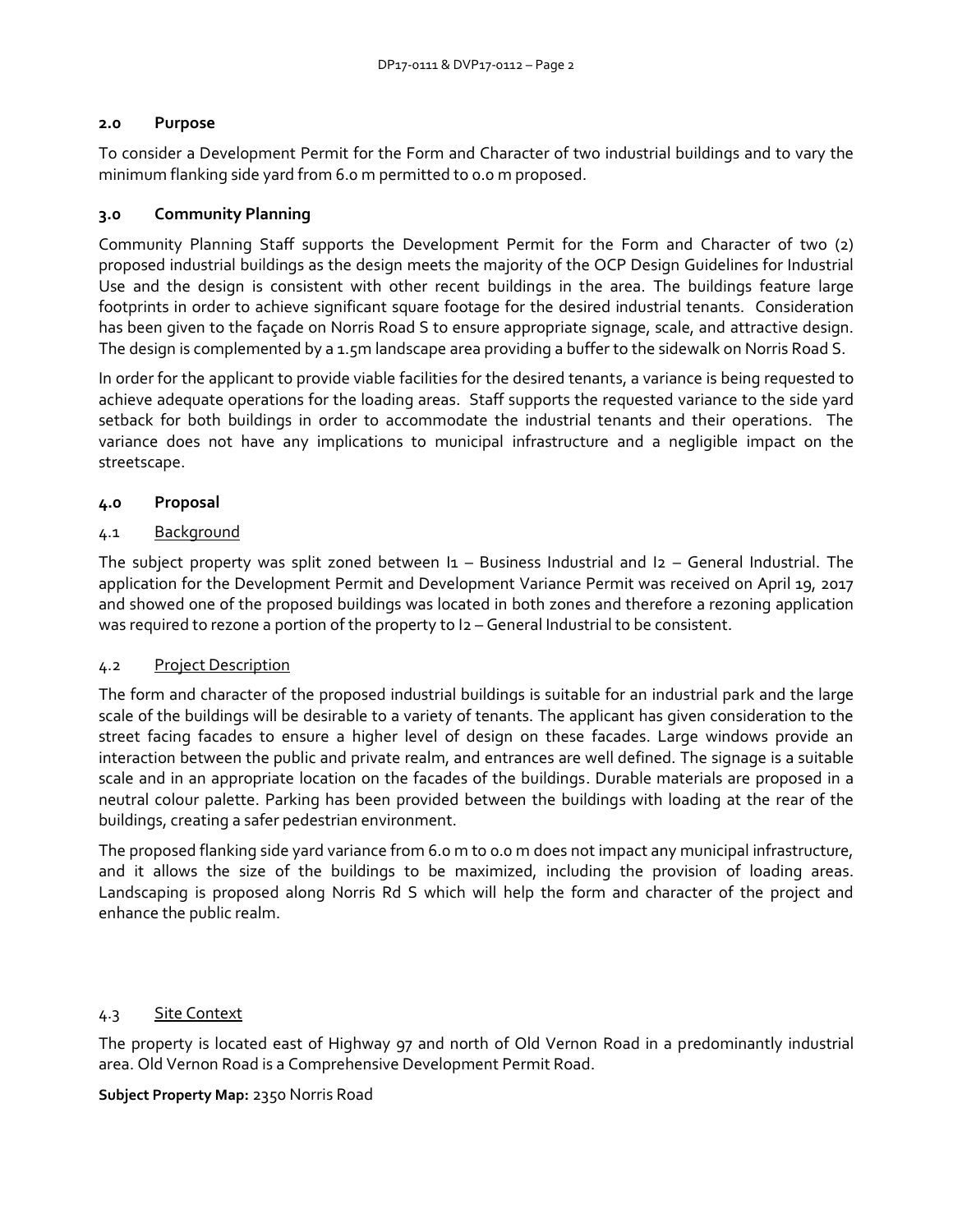

# **5.0 Current Development Policies**

5.1 Kelowna Official Community Plan (OCP)

# **Development Permit Guidelines**

# *Comprehensive Development Permit Area*

Consideration has been given to the following guidelines as identified in Section 14.A. of the City of Kelowna Official Community Plan relating to Comprehensive Development Permit Areas:

| <b>COMPREHENSIVE DEVELOPMENT PERMIT AREA</b>                                                                 | <b>YES</b> | ΝO | N/A |
|--------------------------------------------------------------------------------------------------------------|------------|----|-----|
| <b>Authenticity and Regional Expression</b>                                                                  |            |    |     |
| Do landscaping and building form convey a character that is distinct to Kelowna and<br>the Central Okanagan? |            |    |     |
| Are materials in keeping with the character of the region?                                                   |            |    |     |
| Are colours used common in the region's natural landscape?                                                   |            |    |     |
| Does the design provide for a transition between the indoors and outdoors?                                   |            |    |     |
| Context                                                                                                      |            |    |     |
| Does the proposal maintain the established or envisioned architectural character of<br>the neighbourhood?    |            |    |     |
| Does interim development consider neighbouring properties designated for more<br>intensive development?      |            |    |     |
| Are façade treatments facing residential areas attractive and context sensitive?                             |            |    |     |
| Are architectural elements aligned from one building to the next?                                            |            |    |     |
| For exterior changes, is the original character of the building respected and<br>enhanced?                   |            |    |     |
| Is the design unique without visually dominating neighbouring buildings?                                     |            |    |     |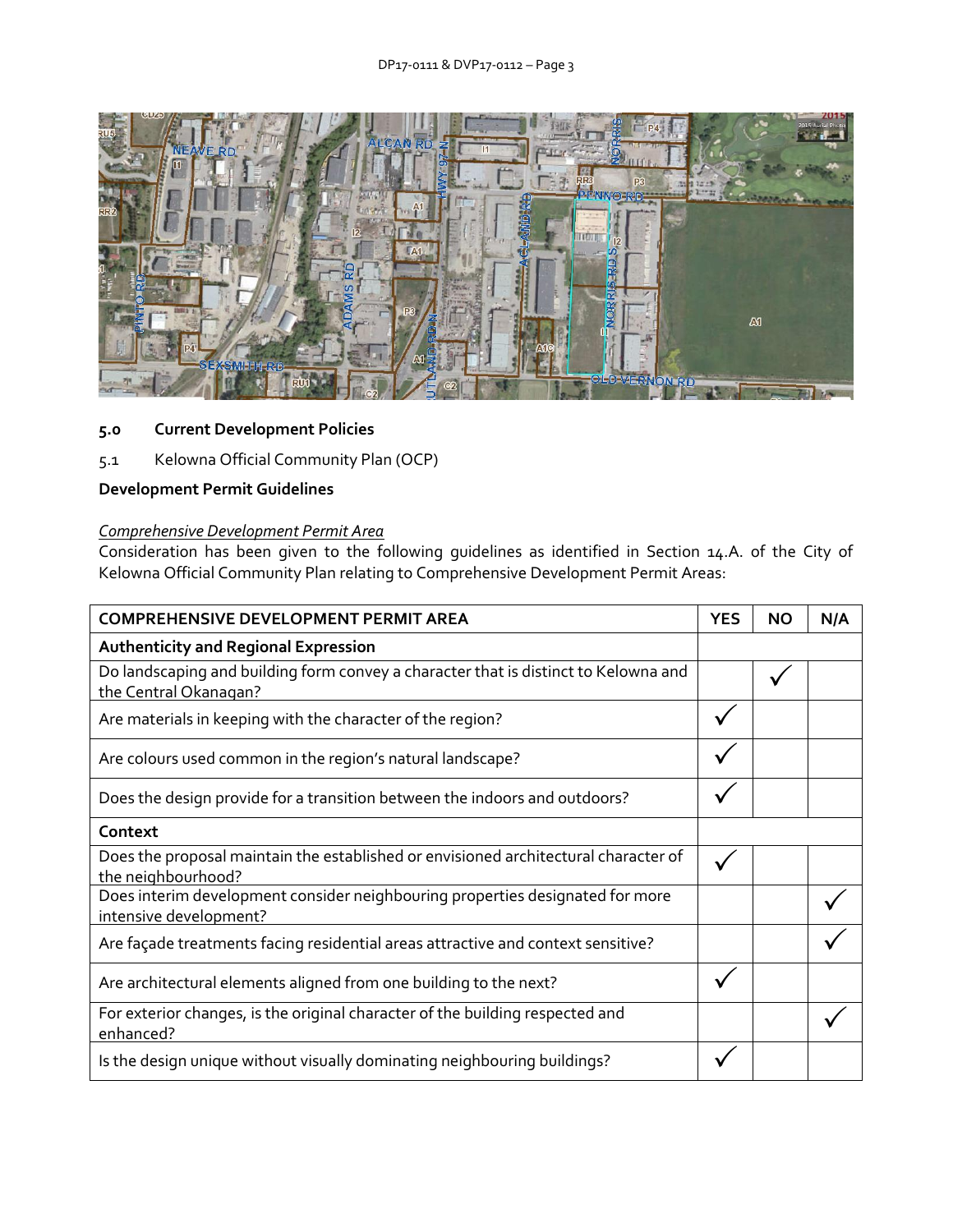| <b>COMPREHENSIVE DEVELOPMENT PERMIT AREA</b>                                                                                                                 |              | <b>NO</b> | N/A |
|--------------------------------------------------------------------------------------------------------------------------------------------------------------|--------------|-----------|-----|
| For developments with multiple buildings, is there a sense of architectural unity and                                                                        |              |           |     |
| cohesiveness?                                                                                                                                                |              |           |     |
| <b>Relationship to the Street</b>                                                                                                                            |              |           |     |
| Do buildings create the desired streetscape rhythm?                                                                                                          |              |           |     |
| Are parkade entrances located at grade?                                                                                                                      |              |           |     |
| For buildings with multiple street frontages, is equal emphasis given to each<br>frontage?                                                                   |              |           |     |
| <b>Massing and Height</b>                                                                                                                                    |              |           |     |
| Does the design mitigate the actual and perceived mass of buildings?                                                                                         |              |           |     |
| Does the height consider shading and view impacts for neighbouring properties and<br>transition to less intensive areas?                                     |              |           |     |
| <b>Human Scale</b>                                                                                                                                           |              |           |     |
| Are architectural elements scaled for pedestrians?                                                                                                           |              |           |     |
| Are façades articulated with indentations and projections?                                                                                                   |              |           |     |
| Are top, middle and bottom building elements distinguished?                                                                                                  |              |           |     |
| Do proposed buildings have an identifiable base, middle and top?                                                                                             |              |           |     |
| Are building facades designed with a balance of vertical and horizontal proportions?                                                                         |              |           |     |
| Are horizontal glazed areas divided into vertically proportioned windows separated<br>by mullions or building structures?                                    |              |           |     |
| Does the design incorporate roof overhangs and the use of awnings, louvers,                                                                                  |              |           |     |
| canopies and other window screening techniques?<br>Is the visual impact of enclosed elevator shafts reduced through architectural                            |              |           |     |
| treatments?<br><b>Exterior Elevations and Materials</b>                                                                                                      |              |           |     |
| Are buildings finished with materials that are natural, local, durable and appropriate<br>to the character of the development?                               | $\checkmark$ |           |     |
| Are entrances visually prominent, accessible and recognizable?                                                                                               |              |           |     |
| Are higher quality materials continued around building corners or edges that are<br>visible to the public?                                                   |              |           |     |
| Are a variety of materials used to create contrast, enhance the pedestrian                                                                                   |              |           |     |
| environment and reduce the apparent mass of a building?                                                                                                      |              |           |     |
| Are elements other than colour used as the dominant feature of a building?                                                                                   |              |           |     |
| <b>Amenities, Ancillary Services and Utilities</b>                                                                                                           |              |           |     |
| Are loading, garage, storage, utility and other ancillary services located away from<br>public view?                                                         |              |           |     |
| Are vents, mechanical rooms / equipment and elevator penthouses integrated with<br>the roof or screened with finishes compatible with the building's design? |              |           |     |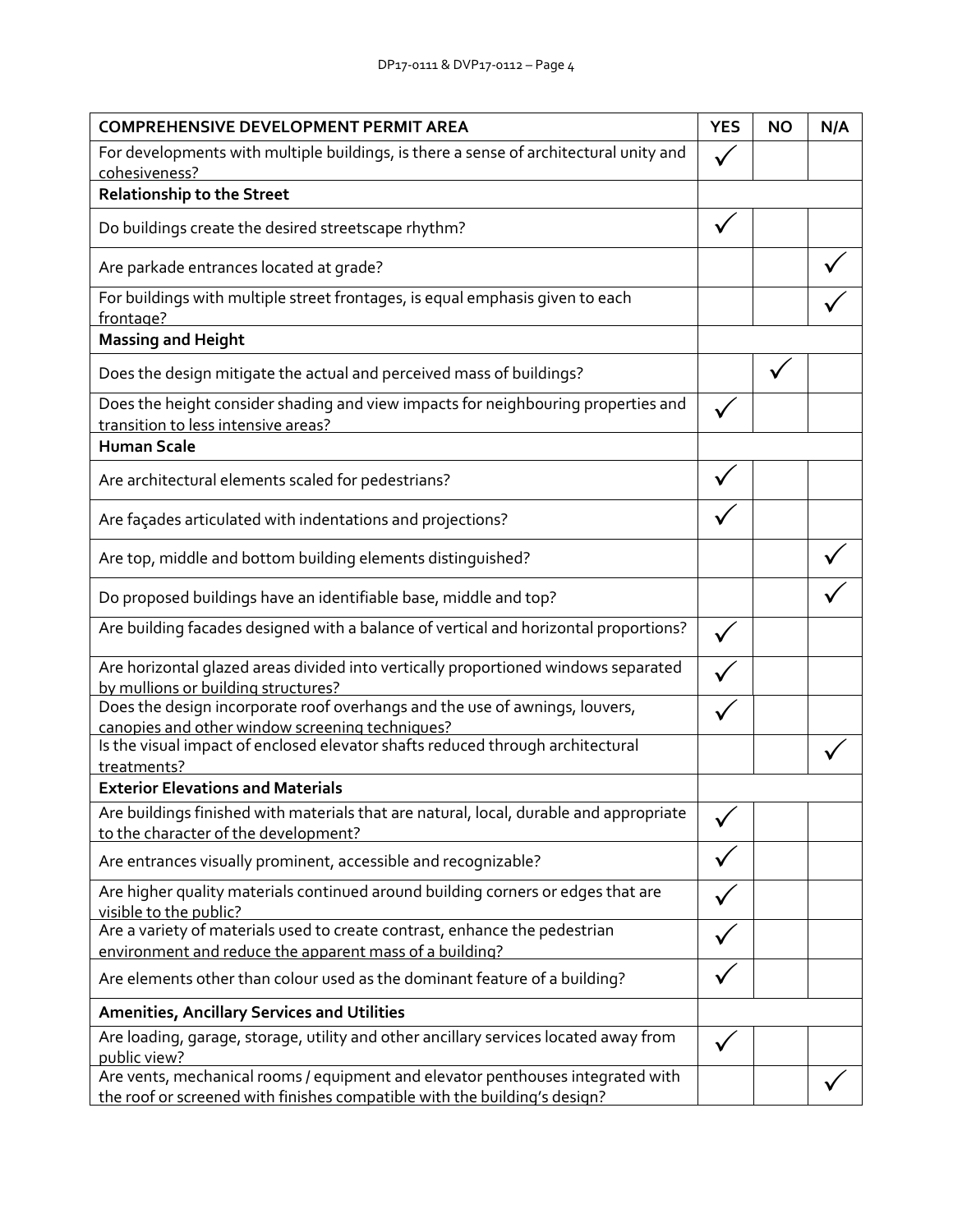| <b>COMPREHENSIVE DEVELOPMENT PERMIT AREA</b>                                                              |  | <b>NO</b> | N/A |
|-----------------------------------------------------------------------------------------------------------|--|-----------|-----|
| Landscape Development and Irrigation Water Conservation                                                   |  |           |     |
| Does landscaping:                                                                                         |  |           |     |
| Compliment and soften the building's architectural features and mitigate<br>undesirable elements?         |  |           |     |
| Maintain the dominant pattern of landscaping along the street and<br>$\bullet$<br>surrounding properties? |  |           |     |
| Enhance the pedestrian environment and the sense of personal safety?                                      |  |           |     |
| Screen parking areas, mechanical functions, and garbage and recycling<br>areas?                           |  |           |     |
| Respect required sightlines from roadways and enhance public views?                                       |  |           |     |
| Retain existing healthy mature trees and vegetation?                                                      |  |           |     |
| Use native plants that are drought tolerant?                                                              |  |           |     |
| Define distinct private outdoor space for all ground-level dwellings?                                     |  |           |     |
| Do any fences and retaining walls create visual interest and enhance the pedestrian<br>environment?       |  |           |     |
| Do parking lots have one shade tree per four parking stalls?                                              |  |           |     |
| <b>Signs</b>                                                                                              |  |           |     |
| Do signs contribute to the overall quality and character of the development?                              |  |           |     |
| Is signage design consistent with the appearance and scale of the building?                               |  |           |     |
| Are signs located and scaled to be easily read by pedestrians?                                            |  |           |     |
| For culturally significant buildings, is the signage inspired by historical influences?                   |  |           |     |

# **6.0 Application Chronology**

| Date of Application Received:                    | April 19, 2017 |
|--------------------------------------------------|----------------|
| Date Public Consultation Completed: June 6, 2017 |                |